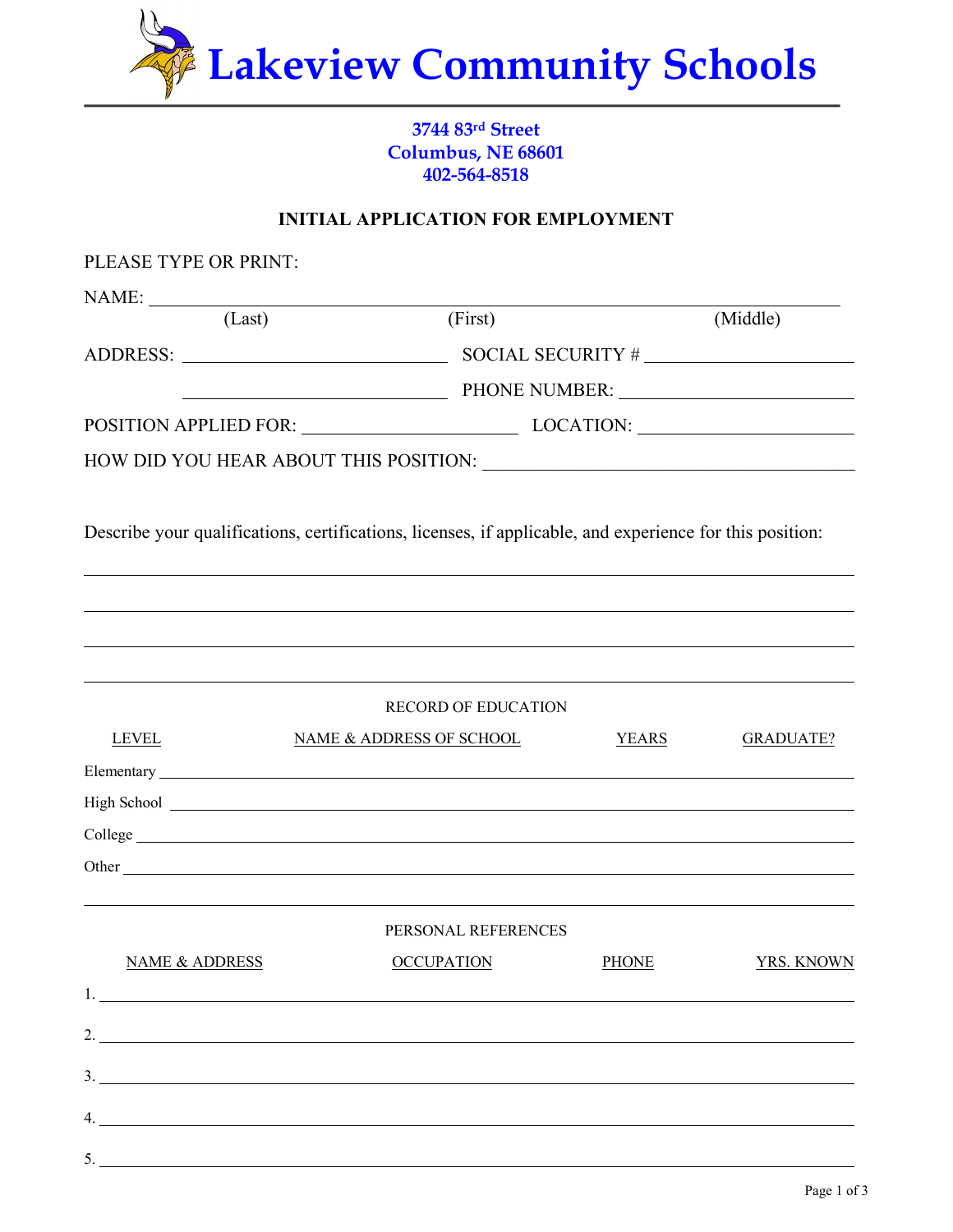#### EMPLOYMENT HISTORY

Please list below all present and past employment, beginning with your most recent.

|                | SUPERVISOR: SALARY:             |  |
|----------------|---------------------------------|--|
|                |                                 |  |
|                |                                 |  |
| 2              |                                 |  |
|                |                                 |  |
|                | SUPERVISOR: SALARY:             |  |
|                |                                 |  |
|                |                                 |  |
| 3              |                                 |  |
|                |                                 |  |
|                | SUPERVISOR: SALARY:             |  |
|                |                                 |  |
|                |                                 |  |
| $\overline{4}$ |                                 |  |
|                |                                 |  |
|                |                                 |  |
|                |                                 |  |
|                |                                 |  |
| 5              |                                 |  |
|                |                                 |  |
|                | SUPERVISOR: SUPERVISOR: SALARY: |  |
|                |                                 |  |
|                |                                 |  |

## YOU MAY ATTACH A RÉSUMÉ IF YOU WISH

PLEASE ATTACH A COPY OF ANY CERTIFICATES OR LICENSES WHICH PERTAIN TO THIS POSITION